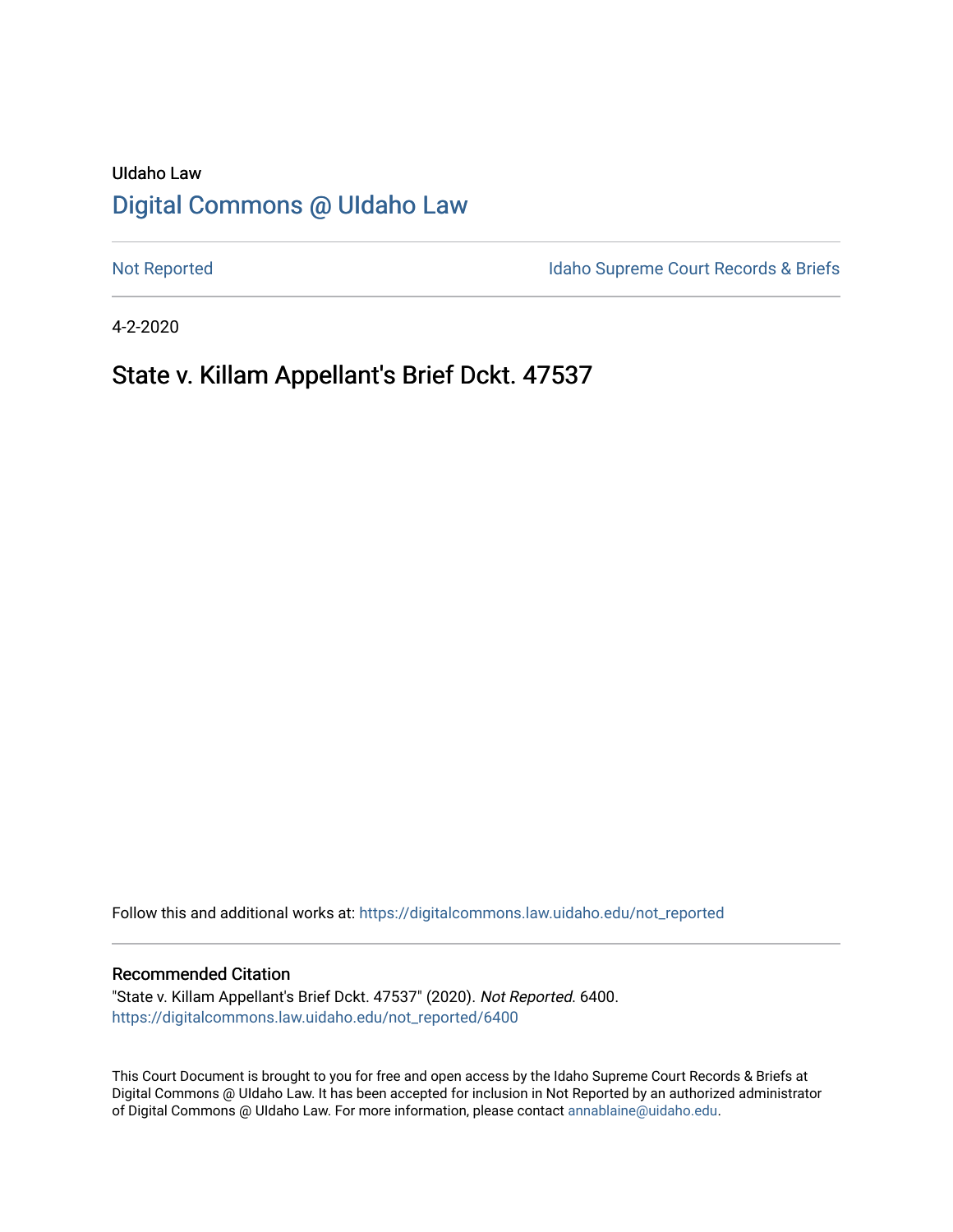Electronically Filed 4/2/2020 3:30 PM Idaho Supreme Court Karel Lehrman, Clerk of the Court By: Murriah Clifton, Deputy Clerk

ERIC D. FREDERICKSEN State Appellate Public Defender I.S.B. #6555

BEN P. MCGREEVY Deputy State Appellate Public Defender I.S.B. #8712 322 E. Front Street, Suite 570 Boise, Idaho 83702 Phone: (208) 334-2712 Fax: (208) 334-2985 E-mail: documents@sapd.state.id. us

#### IN THE SUPREME COURT OF THE STATE OF IDAHO

) ) ) ) ) ) ) ) )

| STATE OF IDAHO,       |
|-----------------------|
| Plaintiff-Respondent, |
| V.                    |
| DAVID RAY KILLAM,     |
| Defendant-Appellant.  |

NOS. 47537-2019 & 47538-2019

BINGHAM COUNTY NOS. CR-2015-3677 & CR-2016-3050

APPELLANT'S BRIEF

### STATEMENT OF THE CASE

Nature of the Case

In the first case at issue here, David Ray Killam pleaded guilty to felony possession of a controlled substance, methamphetamine. The district court imposed a unified sentence of seven years, with three years fixed, suspended the sentence, and placed him on probation. In the second case, Mr. Killam pleaded guilty to felony principal to grand theft by receiving/possessing stolen property. The district court imposed a concurrent unified sentence of ten years, with four years fixed, suspended the sentence, and placed him on probation.

Mr. Killam subsequently admitted to violating his probation in several following proceedings. The district court ultimately revoked probation and executed the underlying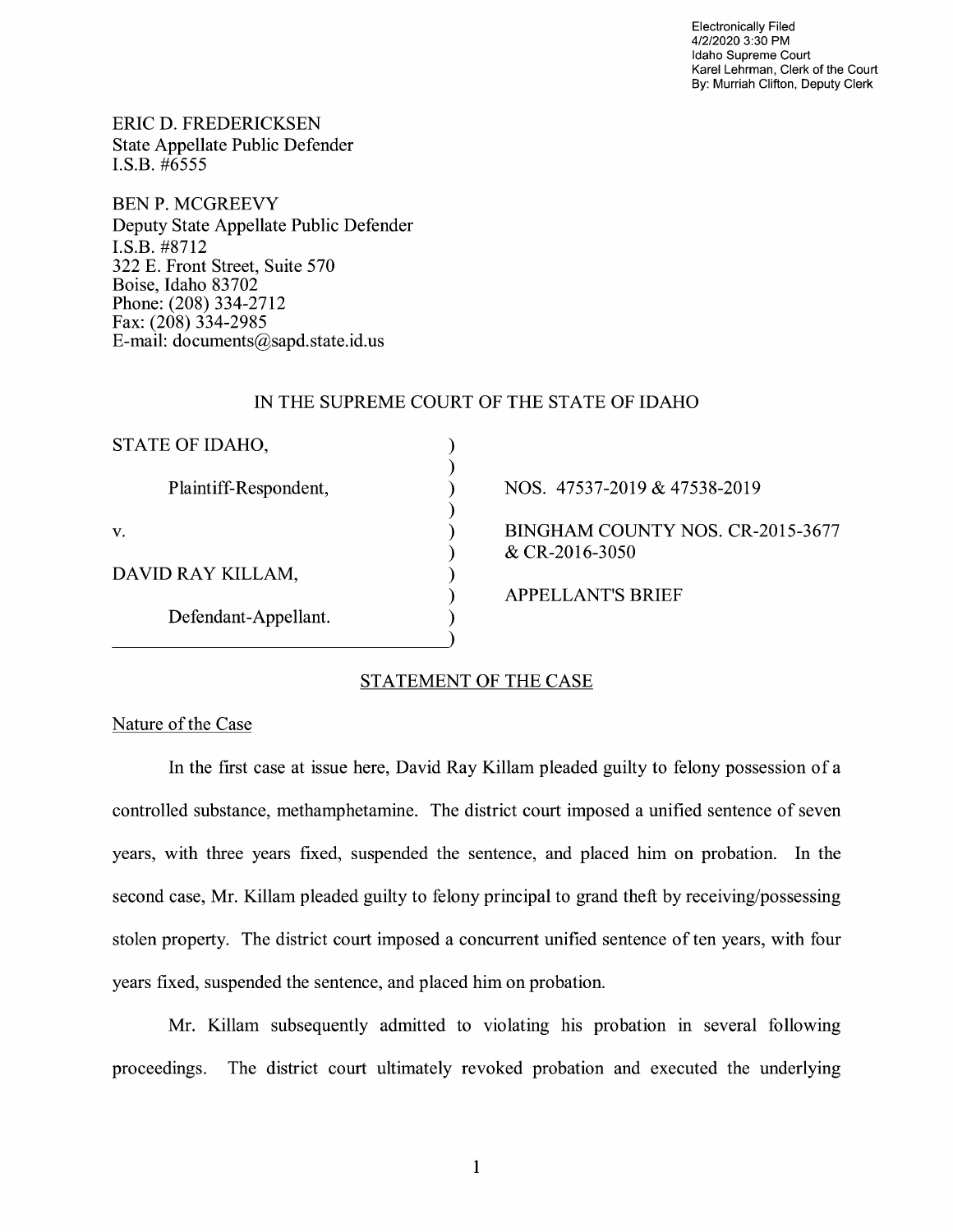sentences in both cases. In this consolidated appeal, Mr. Killam asserts the district court abused its discretion when it revoked probation and executed the underlying sentences in both cases.

#### Statement of the Facts & Course of Proceedings

Deputy Henrie with the Bingham County Sheriff's Office stopped a vehicle for not using a tum signal. (No. CR-2015-3677 Presentence Report, 2/1/16 *(hereinafter,* PSI), p.3.) While speaking to the driver, Mr. Killam, the deputy noticed a round black pipe on the passenger-side floor. *(See* PSI, p.3.) Deputy Henrie asked Mr. Killam for the pipe and his identification. (PSI, p.3.) Dispatch informed the deputy that Mr. Killam had a warrant out of Bannock County. (PSI, p.3.) Deputy Henrie performed a pat search on Mr. Killam, finding a metal pipe and a used syringe with blood inside of it. (PSI, p.3.)

In Bingham County No. CR-2015-3677 *(hereinafter,* the 2015 case), the State charged Mr. Killam by Prosecuting Attorney's Information with felony possession of a controlled substance, methamphetamine, misdemeanor unlawfully possessing drug paraphernalia, and a persistent violator sentencing enhancement. (No. 47537 R., pp.44-47.) Mr. Killam ultimately pleaded guilty, pursuant to a plea agreement, to possession of a controlled substance, methamphetamine, and the State dismissed the other charge and the sentencing enhancement. *(See* No. 47537 R., pp.121-35.) The district court imposed a unified sentence of seven years, with three years fixed, suspended the sentence, and placed Mr. Killam on probation for a period of five years. (No. 47537 R., pp.166-71.)

Mr. Killam later admitted to violating his probation by not successfully completing the Bingham County Mental Health Court, as required by a special condition of his probation. *(See*  No. 47537 R., pp.187, 192-93, 197-98.) The district court continued Mr. Killam on probation,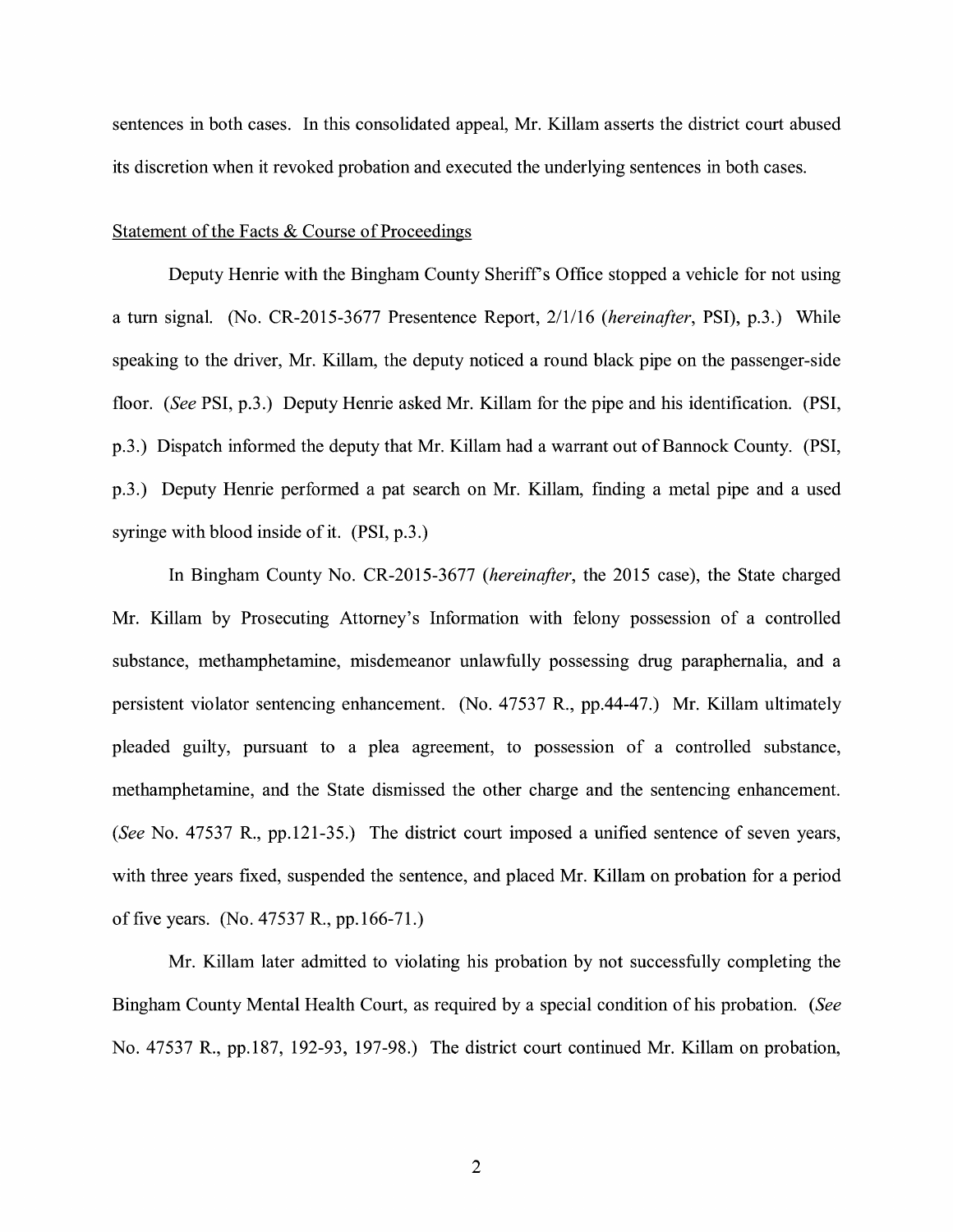modifying the terms of probation to require him to successfully complete the Bonneville County Mental Health Court. (No. 47537 R., pp.203-06.)

Meanwhile, while in custody, Mr. Killam told a detective that, several months before his arrest in the 2015 case, he had towed a vehicle for two friends and acted as lookout while they burned the vehicle. *(See* No. CR-2016-3050 Update to Bingham Presentence Report CR-2015- 3677 (Dated February 1, 2016), 8/8/16 *(hereinafter,* PSI Update), p.1.) The vehicle had been reported stolen out of Idaho Falls. *(See PSI Update, p.1.)* 

In Bingham County No. CR-2016-3050 *(hereinafter,* the 2016 case), the State charged Mr. Killam by Prosecuting Attorney's Information with felony principal to arson in the third degree, felony principal to malicious injury to property, and felony principal to grand theft by receiving/possessing stolen property. (No. 47538 R., pp.77-79.) Under a plea agreement, Mr. Killam pleaded guilty to felony principal to grand theft by receiving/possessing stolen property, and the State dismissed the other charges and agreed to not file a persistent violator sentencing enhancement. *(See* No. 47538 R., pp.87-94, 100-02.) The district court imposed a unified sentence of ten years, with four years fixed, to run concurrently with the sentence imposed in the 2015 case. (No. 47538 R., pp.220-25.) The district court suspended the sentence and placed Mr. Killam on probation for a period of five years, with the special condition that he successfully complete the Bonneville County Mental Health Court. (No. 47538 R., p.221.)

Mr. Killam subsequently admitted to violating his probation in both cases by not successfully completing the Bonneville County Mental Health Court, and by avoiding supervision. *(See No. 47537 R., pp.212-13, 219-21; No. 47538 R., pp.239-40, 248-50.)* In both cases, the district court revoked probation and retained jurisdiction. (No. 47537 R., pp.224-26; No. 47538 R., pp.251-53.) After Mr. Killam participated in a "rider," the district court placed

3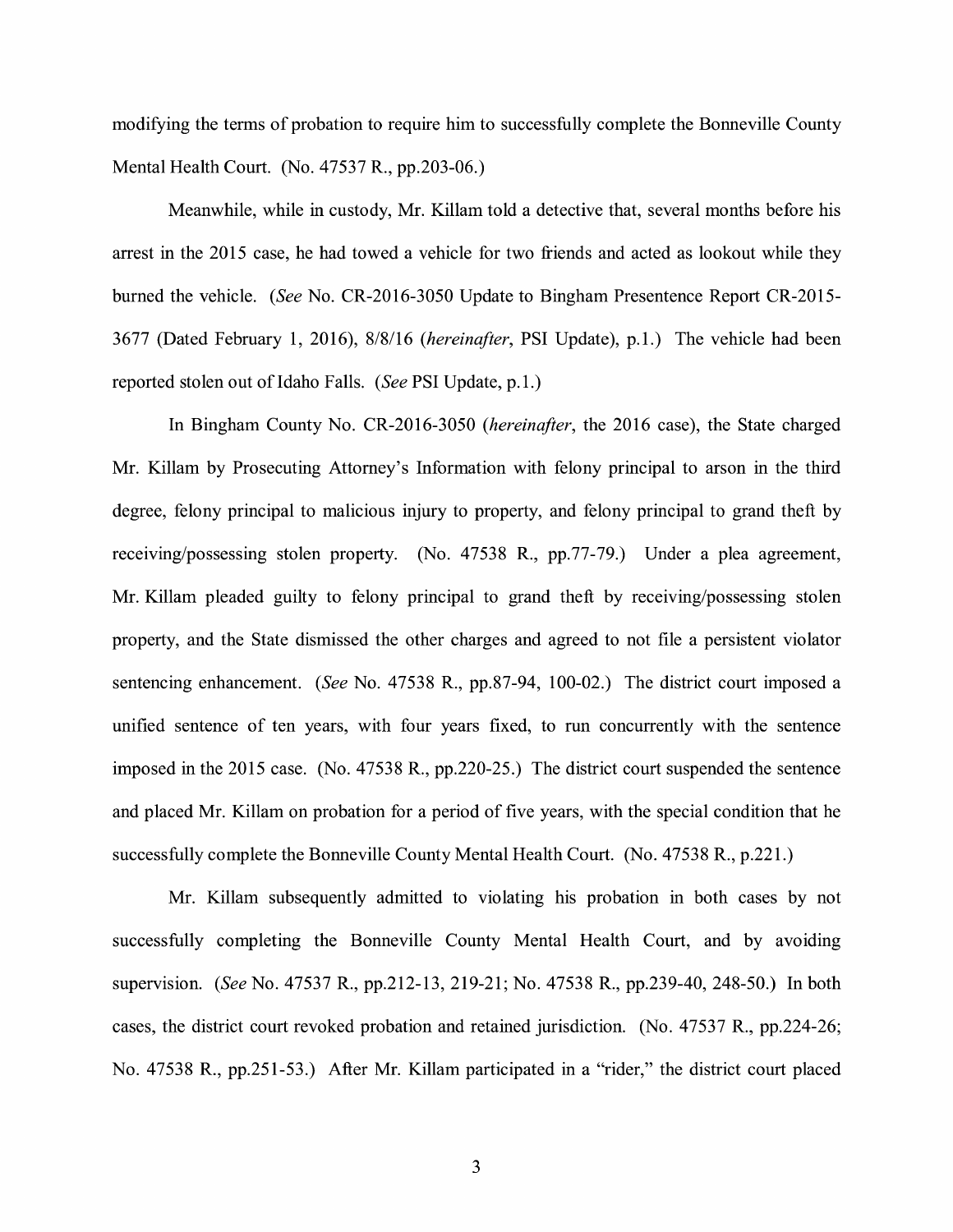him back on probation in both cases. *(See* No. 47537 R., pp.227, 232-37; No. 47538 R., pp.257- 63.)

Later, Mr. Killam admitted to violating his probation in both cases by not successfully completing drug/alcohol treatment, using controlled substances, and being kicked out of his reported residence. *(See* No. 47537 R., pp.240-42, 249-50; No. 47538 R., pp.266-68, 274-75.) In the 2015 case, the district court placed him on probation for a new period of five years from the date of disposition. *(See* No. 47537 R., pp.257-63.) In the 2016 case, the district court placed him on probation for a new period of four years from the date of disposition. *(See* No. 47538 R., pp.283-89.) The district court required Mr. Killam to report to the court for a biweekly review hearing in both cases. (No. 47537 R., p.260; No. 47538 R., p.286.)

About five months later, the State filed a Motion for Probation Violation in each case. (No. 47537 R., pp.279-83; No. 47538 R., pp.301-04.) Mr. Killam initially denied the alleged violations, and the district court released him on his own recognizance. (No. 47537 R., pp.290- 91; No. 47538 R., pp.323-24.) He subsequently admitted to violating his probation by not reporting to three of the bi-weekly review hearings, not obtaining employment, using controlled substances, and not reporting to his supervising officer. (Tr. 8/26/19, p.4, L.15 - p.6, L.25.) The district court accepted the admissions. (Tr.  $8/26/19$ , p.7, L.1.)

At the probation violation disposition hearing for both cases, Mr. Killam recommended that the district court place him back on probation. (Tr. 10/7/19, p.7, Ls.12-19.) The State recommended that the district court execute the sentences. (Tr.  $10/7/19$ , p.7, L.21 – p.8, L.5.) In each case, the district court revoked probation and executed the original sentence. (No. 47537 R., pp.305-07; No. 47538 R., pp.336-38.)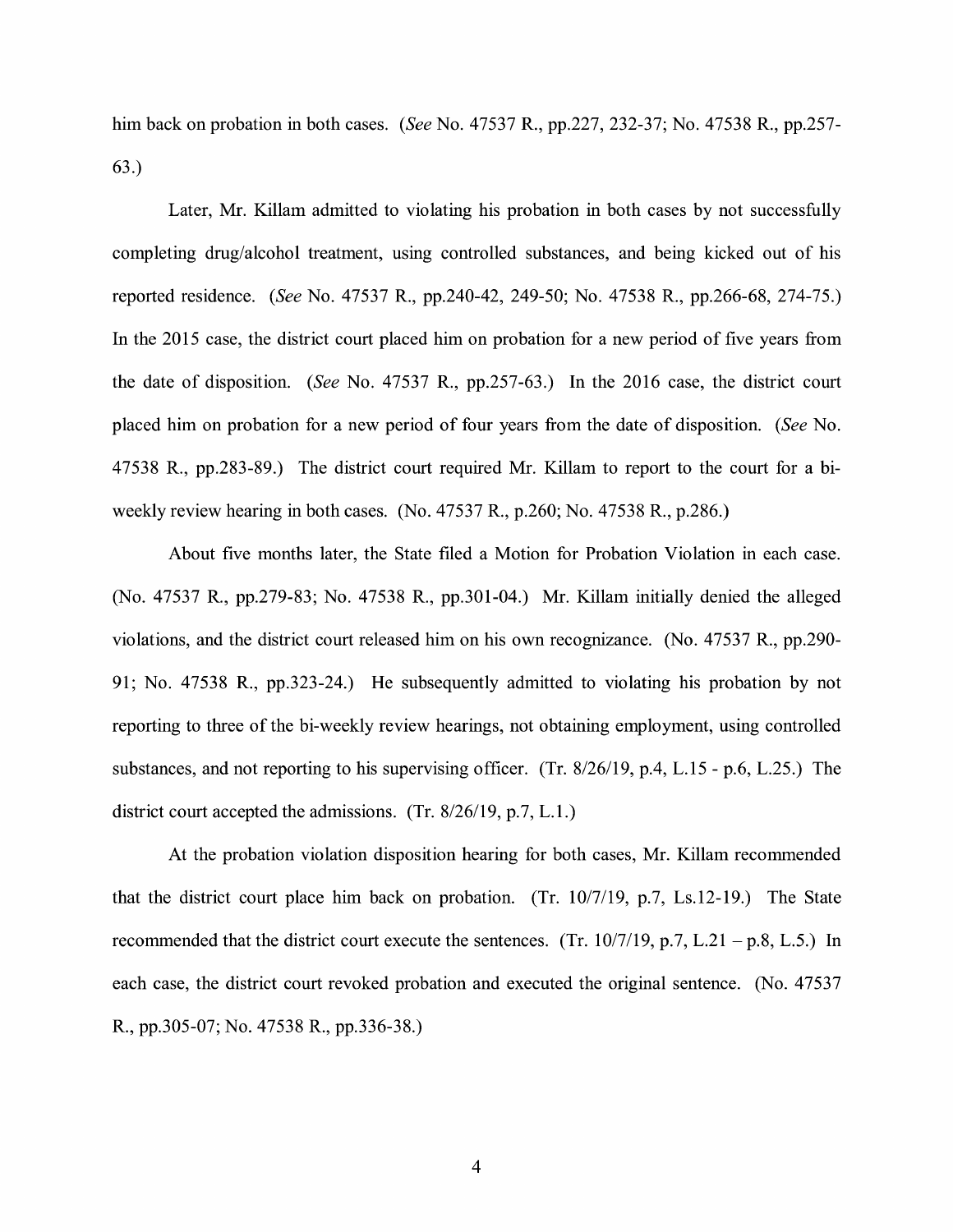Mr. Killam, in each case, filed a Notice of Appeal timely from the district court's Order on Probation Violation. (No. 47537 R., pp.308-10; No. 47538 R., pp.339-41.) The Idaho Supreme Court ordered that the appeals be consolidated for all purposes. (No. 47537 R., p.316; No. 47538 R., p.347.)

#### ISSUE

Did the district court abuse its discretion when it revoked Mr. Killam's probation and executed his underlying sentences in both cases?

#### ARGUMENT

### The District Court Abused Its Discretion When It Revoked Mr. Killam's Probation And Executed His Underlying Sentences In Both Cases

Mr. Killam asserts the district court abused its discretion when it revoked his probation and executed his underlying sentences in both cases. The district court should have instead followed Mr. Killam's recommendation by placing him back on probation. *(See* Tr. 10/7/19, p.7, Ls.12-19.)

A district court is empowered by statute to revoke a defendant's probation under certain circumstances. LC. §§ 19-2602, 19-2603 & 20-222. "A district court's decision to revoke probation will not be overturned on appeal absent a showing that the court abused its discretion." *State v. Sanchez,* 149 Idaho 102, 105 (2009). In reviewing a district court's discretionary decision, appellate courts conduct an inquiry to determine whether the district court correctly perceived the issue as one of discretion, acted within the boundaries of its discretion, acted consistently with the applicable legal standards, and reached its decision by an exercise of reason. *Lunneborg v. My Fun Life,* 163 Idaho 856, 863 (2018).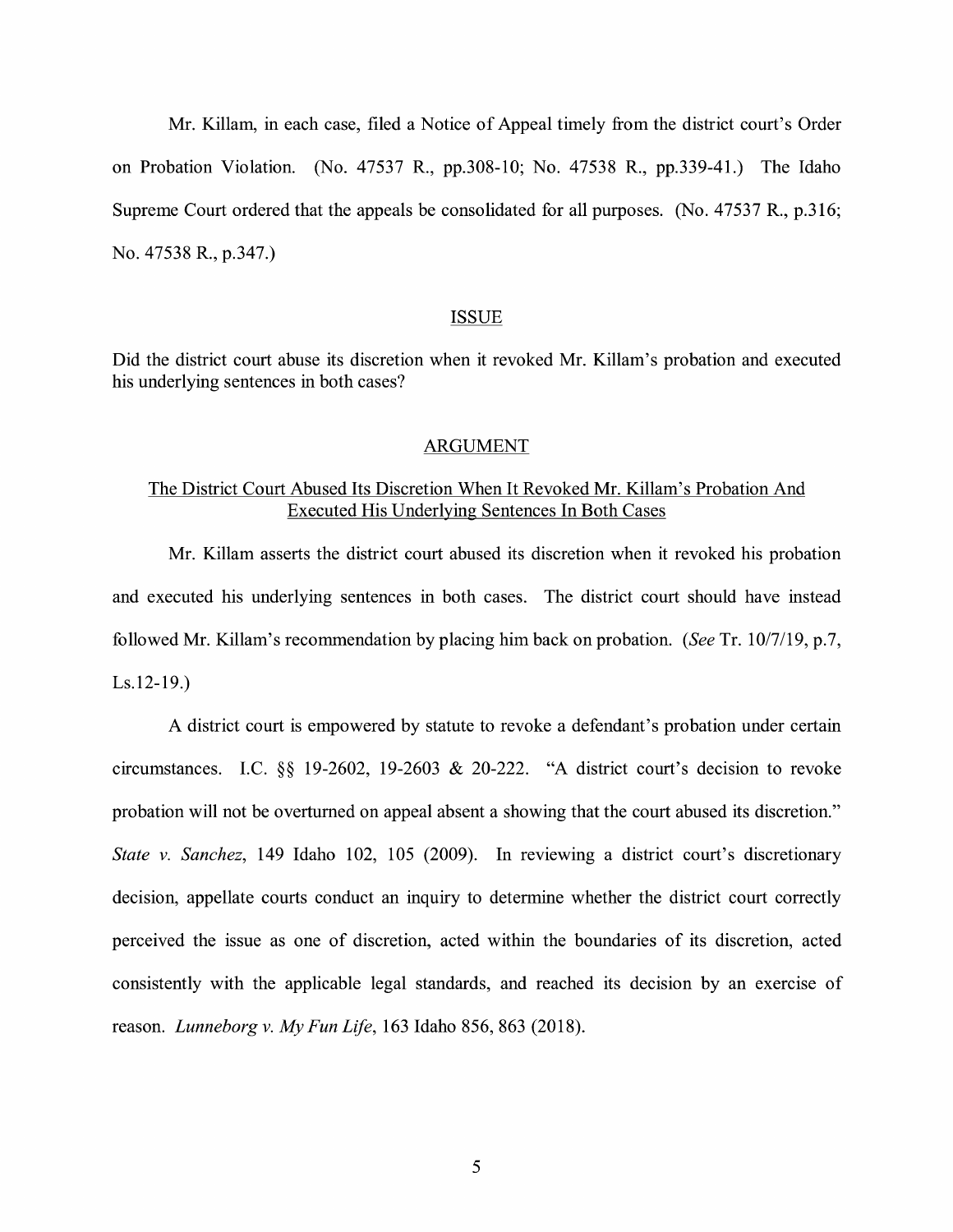Appellate courts use a two-step analysis in reviewing a probation revocation proceeding. *Sanchez,* 149 Idaho at 105. First, the appellate court determines "whether the defendant violated the terms of his probation." *Id.* "If it is determined that the defendant has in fact violated the terms of his probation, the second question is what should be the consequences of that violation." *Id.* 

Mr. Killam concedes he admitted to violating his probation. *(See* Tr. 8/26/19, p.4, L.15 p.6, L.25.) When a probationer admits to a direct violation of his probation agreement, no further inquiry into the question is required. *State v. Peterson,* 123 Idaho 49, 50 (Ct. App. 1992). Thus, this Court may go to the second step of the analysis and determine whether the district court abused its discretion when it revoked Mr. Killam's probation. *State v. Hoskins,* 131 Idaho 670, 672 (Ct. App. 1998) (internal citations omitted). As Idaho's appellate courts have held, "[i]f a knowing and intentional probation violation has been proved, a district court's decision to revoke probation will be reviewed for an abuse of discretion." *Sanchez,* 149 Idaho at 106 (quoting *State v. Leach,* 135 Idaho 525, 529 (Ct. App. 2001)).

However, probation may not be revoked arbitrarily. *State v. Adams,* 115 Idaho 1053, 1055 (Ct. App. 1989). The purpose of probation is to provide an opportunity to be rehabilitated under proper control and supervision. *Peterson,* 123 Idaho at 50. Thus, in determining whether to revoke probation, a court must consider whether probation is meeting the objective of rehabilitation while also providing adequate protection for society. *State v. Upton,* 127 Idaho 274, 275 (Ct. App. 1995). The district court may revoke probation if it reasonably concludes from the defendant's conduct that probation is not achieving its rehabilitative purpose. *Adams,*  114 Idaho at 1055. The district court may consider the defendant's conduct both before and during the probationary period. *State v. Roy,* 113 Idaho 388, 392 (Ct. App. 1987).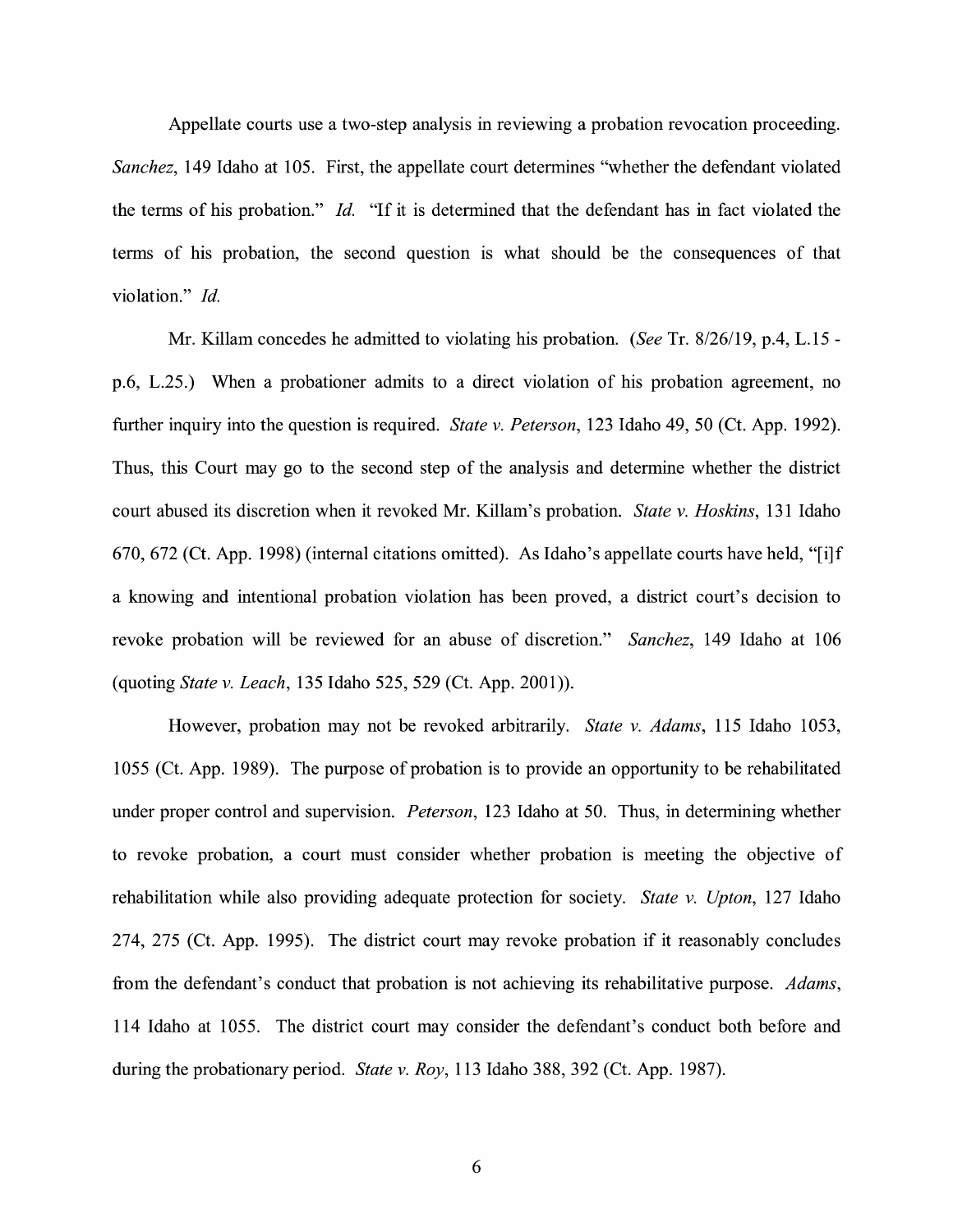Here, Mr. Killam's counsel informed the district court at the disposition hearing, "Mr. Killam recognizes that he has both ... a drug issue and mental health issues, which is why he's been making particular efforts in the last year on his own to try to resolve those." (Tr. 10/7/19, p.6, Ls.11-14.) Counsel stated that Mr. Killam "has been readmitted to Free Spirit treatment program, and that's really what he wants to pursue." (Tr. 10/7/19, p.6, Ls.21-22.) According to counsel, Mr. Killam had been "proactive ... in trying to follow through with his treatment because he really would like to overcome this problem that he has, and he hasn't had any dirty UAs in month." (Tr. 10/7/19, p.6, L.22 – p.7, L.1.) Further, defense counsel explained that Mr. Killam "recently had a GAIN evaluation, and it also recommended out-patient treatment." (Tr. 10/7/19, p.7, Ls.3-4; *see* GAIN-I Recommendation and Referral Summary  $(GRRS), 9/23/19, pp.13-14.$ <sup>1</sup>

In a letter, Anna Davenport, a case manager at the crisis center, reported that Mr. Killam came to the crisis center after the State filed its most recent motion for probation violation, and he wanted to get into inpatient treatment. (See Def. Ex. A, admitted 10/7/19.) Ms. Davenport wrote, "David has been going to meetings and has been very active in his treatment." (Def. Ex. A.) She also stated: "I personally have known David in the recovery world since 2015 when he was on Mental Health Court. David is a different person than he was then. He is more stable and determined to stay clean off of drugs and be a citizen that gives back to his community rather than taking from it." (Def. Ex. A.) She wrote, "He has been through a lot but he is seeking the help he needs to recover." (Def. Ex. A.) Ms. Davenport noted that Mr. Killam "has advocated for himself by calling treatment providers to see who would accept him in treatment," and he "called inpatient treatment providers asking for help." (Def. Ex. A.) She stated that Mr. Killam

<sup>&</sup>lt;sup>1</sup> The GRRS is part of the 154-page PDF version of the Confidential Documents filed in No. 47537.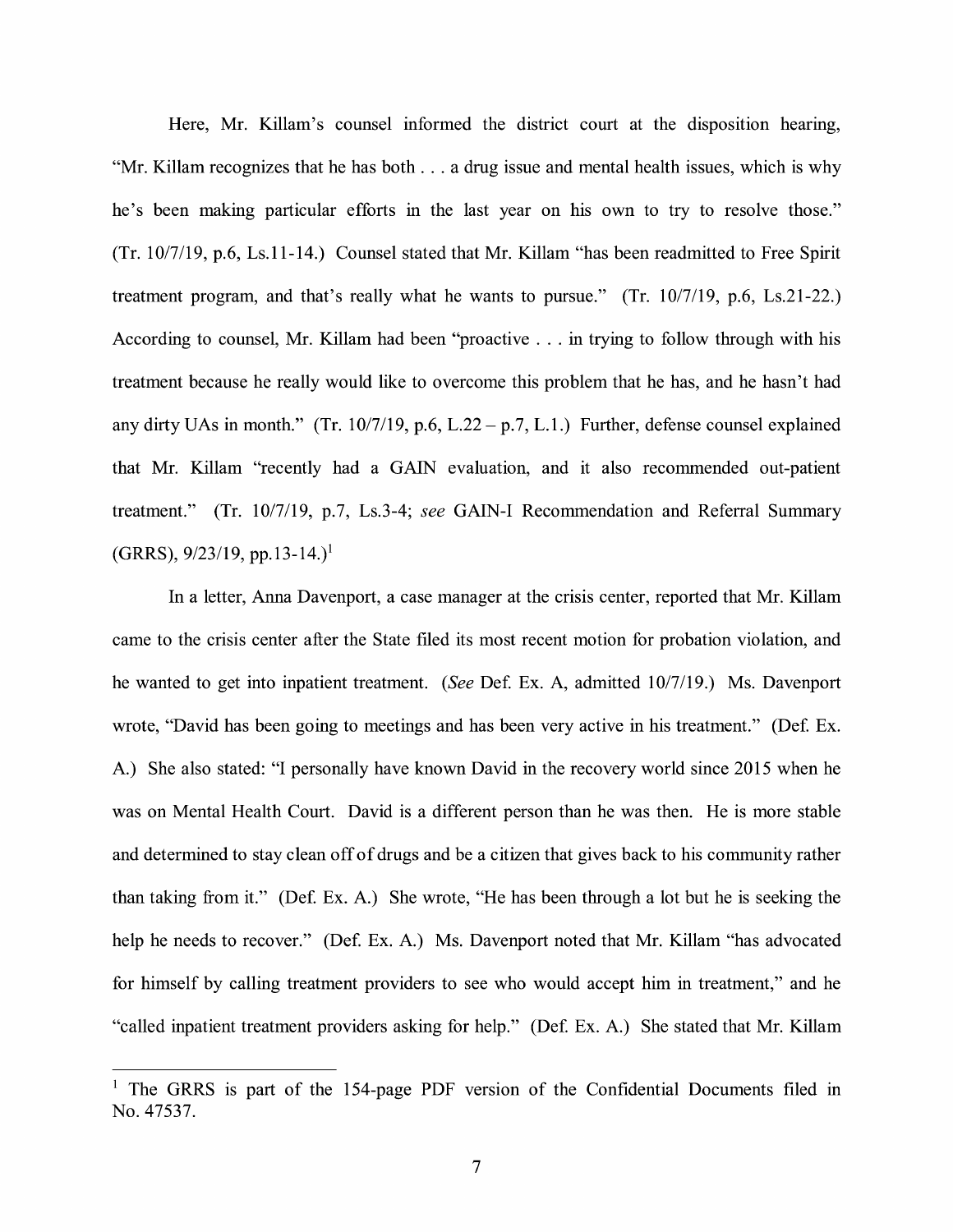"has cut off a lot of people in his life due to the negative influence they have on him and his recovery." (Def. Ex. A.) Per Ms. Davenport: "David has initiated the help he's getting all on his own. He came to the crisis center with a plan and he followed through with it." (Def. Ex A.)

At the disposition hearing, Mr. Killam told the district court that, following the initial admit/deny hearing and his release on his own recognizance, he "immediately went to the crisis center and sought treatment." *(See* Tr. 10/7/19, p.8, Ls.10-11; No. 47537 R., p.290.) He asserted, "The next morning, I waited on the steps at Probation and Parole for an hour to be the first person to check in and see my PO." (Tr. 10/7/19, p.8, Ls.12-14.) Mr. Killam stated, "I spent 35 days busting my butt to show you and myself that I can do this, that the treatment works if I apply it." (Tr. 10/7/19, p.8, Ls.14-15.) While Mr. Killam knew "that I've shown a long history of just sitting back and doing nothing," he emphasized, "This is the only time I've come in front of you that I've actually spent time and effort into doing something about making myself a person and changing the things that I've done in my past." (Tr. 10/7/19, p.8, Ls.16-20.) He asserted: "I learned a lot about myself and about addiction, and I believe in myself, and I know that I can this. I can go back to treatment. They've accepted me." (Tr. 10/7/19, p.8, Ls.21-23.)

When the district court asked about the bi-weekly review hearings where problems eventually developed, Mr. Killam explained: "I was in and out of the hospital. You asked me to bring you paperwork to show that I was in and out, and I did that, and you released me once again." *(See* Tr. 10/7/19, p.8, L.25 - p.9, L.6.) His defense counsel had told the district court, "he's been in and out of the hospital, but he also has gone out of his way to fmd employment." (Tr. 10/7/19, p.6, Ls.15-18.) Mr. Killam's counsel informed the district court, "Prior to being picked up on this violation, he was employed with Pacific Steel and can return to that job as soon as he is released once again." (Tr. 10/7/19, p.6, Ls.18-20.)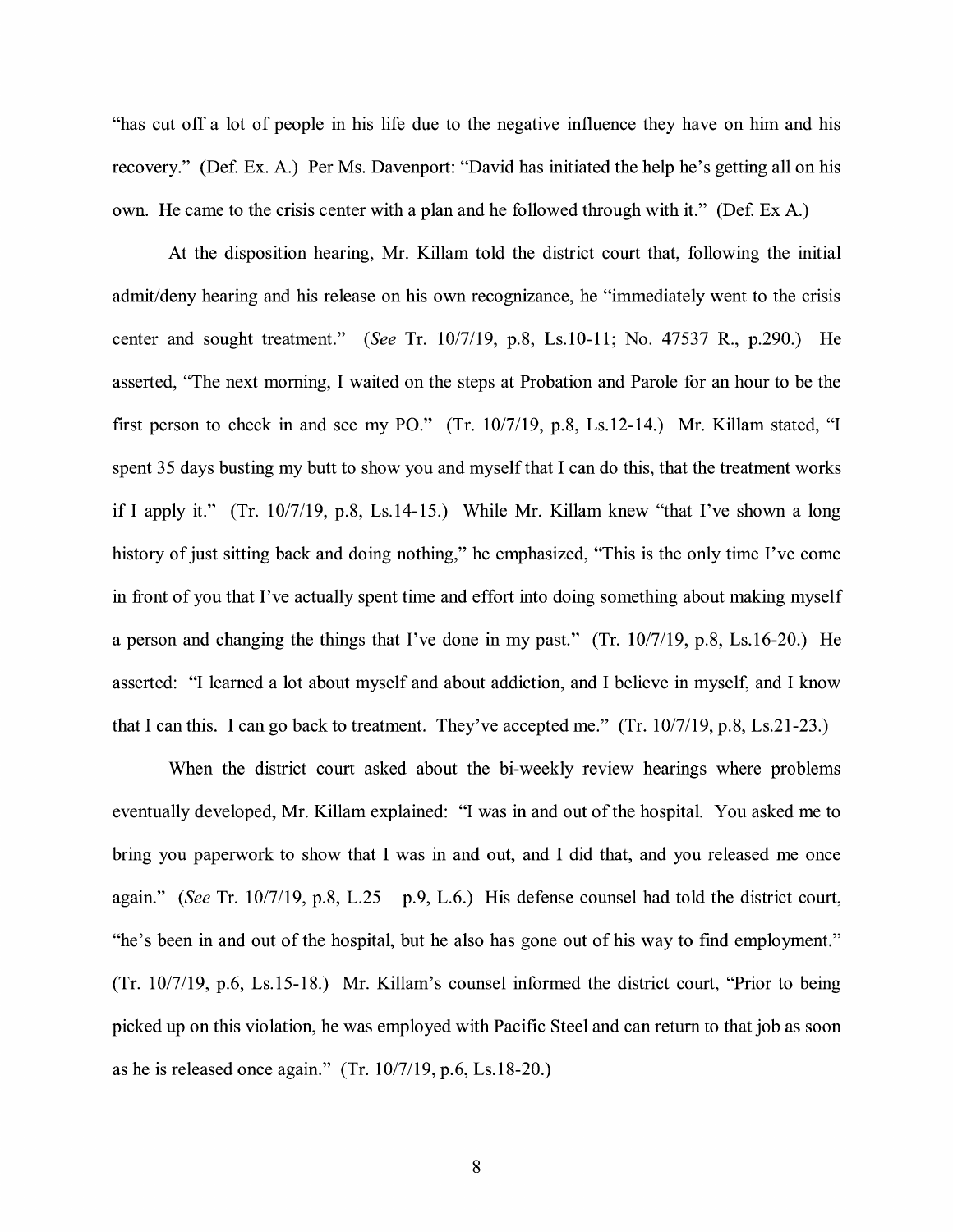Mr. Killam acknowledged he had other repeated issues, and addressed the district court: "I'm not a perfect person, I've never claimed to be." *(See* Tr. 10/7119, p.9, Ls.9-10.) However, Mr. Killam asserted that, after the district court last released him, "I spent all my time trying to right the things that the probation violated stated." (Tr. 10/7119, p.9, Ls.10-12.) He continued: "I showed for court. I showed up at the treatment. I missed a few days because I was working. I got a job. I passed all my UAs." (Tr. 10/7/19, p.9, Ls.12-14.) Mr. Killam concluded, "Everything that the violation claims, I busted my butt to make sure that those things weren't continued." (Tr. 10/7119, p.9, Ls.14-16.)

In light of the above, Mr. Killam asserts the district court abused its discretion when it revoked his probation and executed his underlying sentences in both cases. The district court should have instead followed Mr. Killam's recommendation by placing him back on probation.

#### **CONCLUSION**

For the above reasons, Mr. Killam respectfully requests that this Court reduce his sentences in both cases as it deems appropriate.

DATED this 2<sup>nd</sup> day of April, 2020.

*Isl* Ben P. McGreevy BEN P. MCGREEVY Deputy State Appellate Public Defender